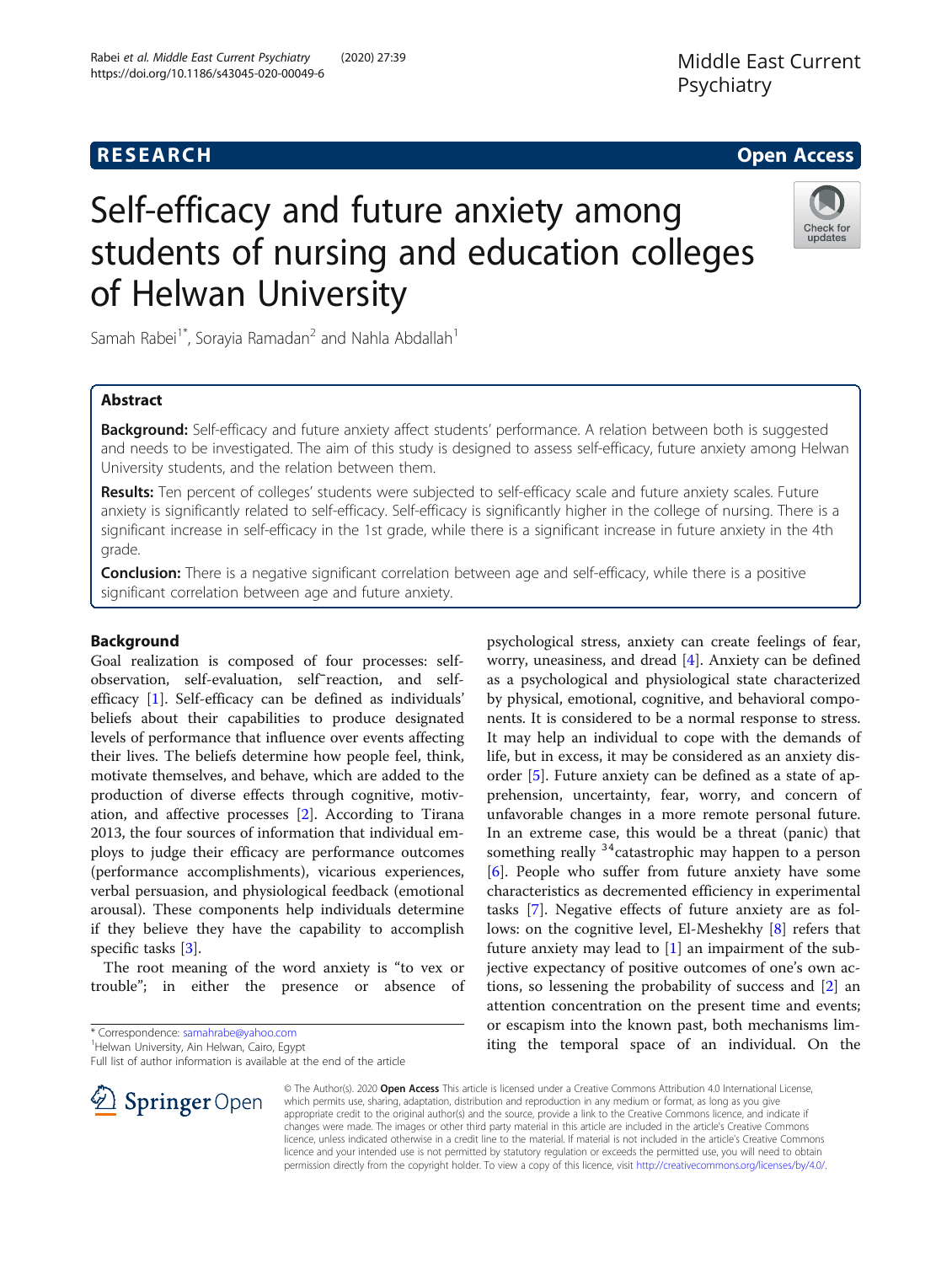<span id="page-1-0"></span>behavioral level, Cassady [[9\]](#page-4-0) refers that future anxiety may lead to  $[1]$  $[1]$  $[1]$  a passive waiting of what can occur  $[2]$  $[2]$ ; withdrawal from risky, open, and constructive activities [[3\]](#page-4-0); keeping to routine ways and tested methods of dealing with situations encountered in life [[4\]](#page-4-0); undertaking preventive activities in order to preserve the status quo rather than taking risks to increase present opportunities [[5\]](#page-4-0); using different regressive-type defense mechanisms such as accusation, rationalization, or repression, in order to reduce the negative state; and [[6\]](#page-4-0) the use of social relationships to help secure one's own future.

A negative correlation is found between social anxiety and self-efficacy by Al Rauwaili et al. [\[10](#page-4-0)]. Self-efficacy promotes resilience unlike anxiety which impairs resilience that affects well-being as proven by Wylds [[11\]](#page-4-0).

## Methods

A) Setting: in the College of Nursing and College of Education, Helwan University

B) Subject: 10% of the total number of university colleges chosen according to random selection in the College of Nursing and College of Education (represent practical and theoretical colleges).

- C) Timetable: between June and December 2016
- D) Tools for data collection:
- A structured questionnaire for socio-demographic variables
- Self-efficacy scale  $[12]$  $[12]$  $[12]$ : 32 statements in 4 main items (performance accomplishment, vicarious experiences, persuasion, emotional arousal). These scores were converted into a percent score by multiplying the score by 100 and dividing it by maximum possible score
- Future anxiety scale  $[13]$  $[13]$ : 40 statements in 4 main items (fear of future problems, pessimism, future worry thinking, death anxiety). These scores were converted into a percent score by multiplying the score by 100 and dividing it by maximum possible score
- E) Statistical analysis was done using SPSS version 20

## Table 1 Demographic data of the studied group

|         |           | Total " $n = 481$ " |      |
|---------|-----------|---------------------|------|
|         |           | No.                 | %    |
| Age     | < 20      | 289                 | 60.1 |
|         | > 20      | 192                 | 39.9 |
| Grade   | 1st year  | 289                 | 60.1 |
|         | 4th year  | 192                 | 39.9 |
| College | Education | 411                 | 87.2 |
|         | Nursing   | 70                  | 12.8 |

# Table 2 Self-efficacy among students

| Self-efficacy scale        |           | No. | %     |
|----------------------------|-----------|-----|-------|
| Performance accomplishment | Sometimes | 5   | 1.0   |
|                            | Not sure  | 133 | 27.7  |
|                            | Much      | 296 | 61.5  |
|                            | Very much | 47  | 9.8   |
| Vicarious experiences      | Sometimes | 6   | 1.2   |
|                            | Not sure  | 134 | 27.9  |
|                            | Much      | 297 | 61.7  |
|                            | Very much | 44  | 9.1   |
| Persuasion                 | Sometimes | 40  | 8.3   |
|                            | Not sure  | 278 | 57.8  |
|                            | Much      | 135 | 28.1  |
|                            | Very much | 28  | 5.8   |
| Emotional arousal          | Sometimes | 16  | 3.3   |
|                            | Not sure  | 144 | 29.9  |
|                            | Much      | 266 | 55.3  |
|                            | Very much | 55  | 11.4  |
|                            | Total     | 481 | 100.0 |

| Table 3 future anxiety among students |  |  |  |  |
|---------------------------------------|--|--|--|--|
|---------------------------------------|--|--|--|--|

| Future anxiety scale            |                   | No.             | %             |
|---------------------------------|-------------------|-----------------|---------------|
| The fear of future problems     | Strongly disagree | 3               | .6            |
|                                 | Disagree          | 103             | 21.4          |
|                                 | Neutral           | 258             | 53.6          |
|                                 | Agree             | 111             | 23.1          |
|                                 | Strongly agree    | 6               | 1.2           |
| Pessimism about the future      | Strongly disagree | 1               | $\cdot$ 2     |
|                                 | Disagree          | 70              | 14.6          |
|                                 | Neutral           | 292             | 60.7          |
|                                 | Agree             | 116             | 24.1          |
|                                 | Strongly agree    | 2               | $\mathcal{A}$ |
| Worry thinking about the future | Strongly disagree | 35              | 7.3           |
|                                 | Neutral           | 349             | 72.6          |
|                                 | Agree             | 93              | 19.3          |
|                                 | Strongly agree    | $\overline{4}$  | $\mathcal{S}$ |
| Death anxiety                   | Strongly disagree | $\overline{4}$  | 8.            |
|                                 | Disagree          | 70              | 14.6          |
|                                 | Neutral           | 272             | 56.5          |
|                                 | Agree             | 125             | 26.0          |
|                                 | Strongly agree    | 10 <sup>°</sup> | 2.1           |
|                                 | <b>Total</b>      | 481             | 100.0         |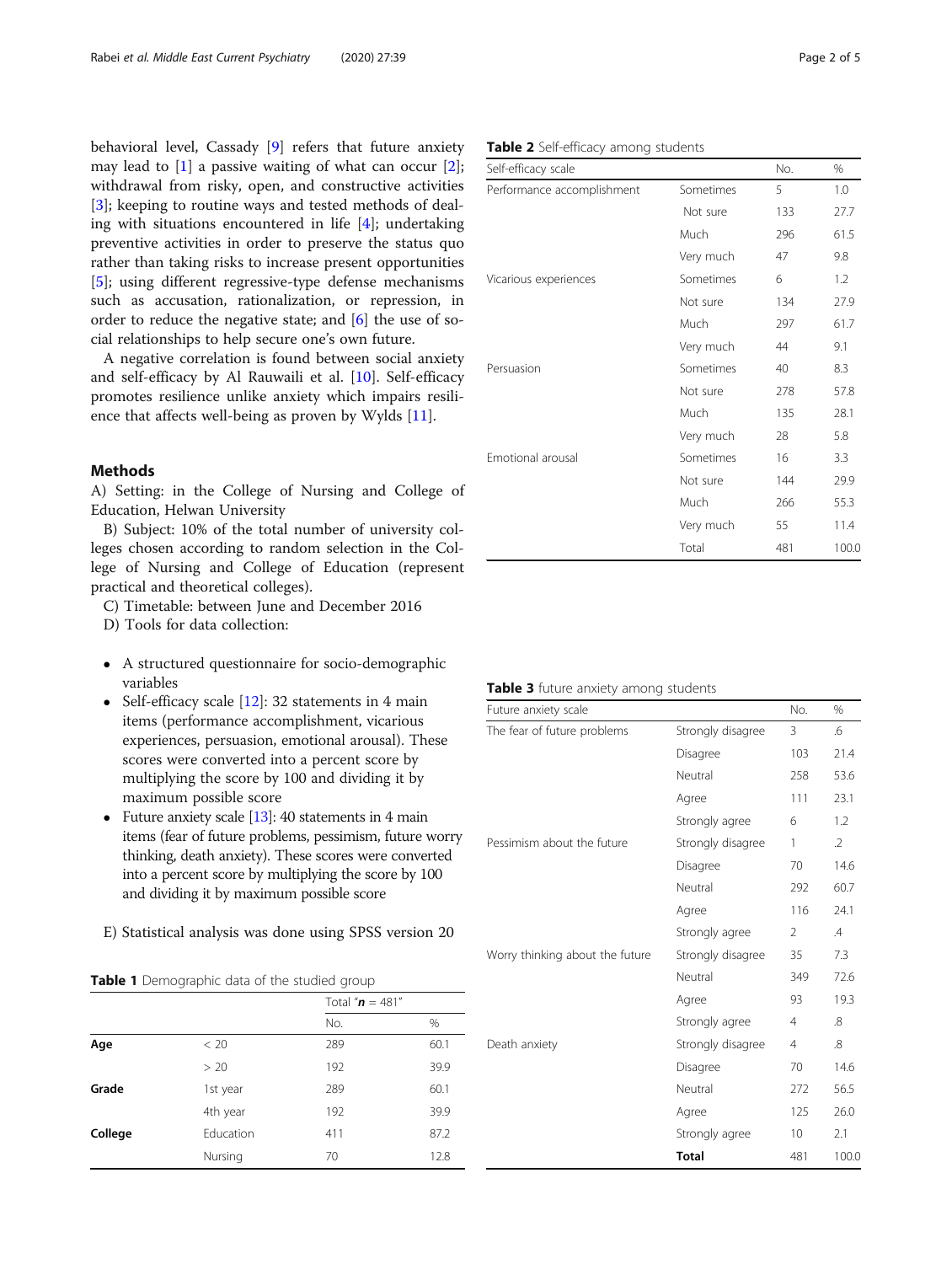Table 4 Comparing future anxiety levels as regards self-efficacy levels

| Future<br>anxiety<br>scale<br>category | Self-efficacy scale category |      |          |      |     |          |          | Total |     |
|----------------------------------------|------------------------------|------|----------|------|-----|----------|----------|-------|-----|
|                                        | Low                          |      |          | Mild |     | Moderate |          | High  |     |
|                                        | No.                          | $\%$ | No.      | %    | No. | $\%$     | No.      | $\%$  |     |
| Low                                    | 0                            | 0.0  | 10       | 4.5  | 17  | 27.0     | 3        | 100.0 | 30  |
| Mild                                   | 26                           | 13.3 | 90       | 40.9 | 45  | 71.4     | $\Omega$ | 0.0   | 161 |
| Moderate                               | 133                          | 68.2 | 120      | 54.5 | 1   | 1.6      | 0        | 0.0   | 254 |
| High                                   | 36                           | 18.5 | $\Omega$ | 0.0  | 0   | 0.0      | $\Omega$ | 0.0   | 36  |
| Total                                  | 195                          |      | 220      |      | 63  |          | 3        |       |     |
| $\chi^2$                               | 26.85                        |      |          |      |     |          |          |       |     |
| p                                      | $0.001*$                     |      |          |      |     |          |          |       |     |

## Ethical considerations

Informed written consent was taken from parents before participation. The aim and procedures of the study were explained to them. There was no moral or financial pressure laid on them to participate. Confidentiality was assured. The results of the study are planned to a scientific publication that serves and improves policies and plans affecting their quality of life.

#### Results

Table [1](#page-1-0) shows that 60% of the study sample participants are below the age of 20 and in the first year grade. Also, 87.2% of the study sample participants are in the College of Education.

Table [2](#page-1-0) shows that almost 60% of study sample participants are (Much Sure) of their self-efficacy performance accomplishment and vicarious experiences, persuasion, and emotional arousal.

Table [3](#page-1-0) shows that more than half of the study sample participants are (neutral) as regards their future anxiety: fear of future problems, 60% are (neutral) as regards pessimism, 72% are (neutral) as regards future worry thinking, and 56% are (neutral) as regards fear of death.

In Table 4, by comparing future anxiety levels as regards self-efficacy levels using chi-square test; it is clear that all participants with high self-efficacy (no. = 3, 100%) has low anxiety level; participants with moderate self-efficacy: 27% has low anxiety and 71.4% has low anxiety.

These findings have high statistical significance as per chi-square test (*p* value + 0.001)

In Table 5, by comparing college type as regards both future anxiety and self-efficacy crude scores using Student  $t$  test: it is clear that the mean score of self-efficacy and future anxiety of students in the College of Education is lower than students in the College of Nursing.

These findings have high statistical significance as per Student's  $t$  test ( $p$  value + 0.001)

In Table [6](#page-3-0), by comparing the 1st and 4th year as regards both future anxiety and self-efficacy crude scores using Student  $t$  test: it is clear that that the mean score of self-efficacy and future anxiety of students in the 4th year is lower than students in the 1st year.

These findings have high statistical significance as per Student *t* test (*p* value + 0.001)

In Table [7,](#page-3-0) there is a strong inverse correlation between future anxiety and self-efficacy

#### **Discussion**

The present study reveals that there is a negative correlation between self-efficacy and future anxiety. It may due to the challenges that face the university students that include specialty selection, friends' choice, independence desire, exam stressors, fear of failure, residence in the University City and demands of the work field; all these challenges lead to variable levels of anxiety that often increase accompanied with a decrease in selfefficacy when the student realized disability to face these challenges This finding is supported by the findings of Sediek [[14\]](#page-4-0), whose study on 249 university students at Helwan University revealed that there is a negative relation between self-efficacy and future anxiety. This also agrees with Wylds [[11\]](#page-4-0) and Rauwaili [[10](#page-4-0)].

The present study reveals that there is a negative significant correlation between the age and grade of students and self-efficacy; it may be due to the educational systems in Egypt play role in loss the student selfconfidence through the curriculum, and thus, the ability to reach the goal while there is a positive significant correlation between age of students and future anxiety. It may be due to the challenges, fear of the future, and pessimistic view increase with the age. The present study reveals that there was a significant increase in self-

Table 5 Comparing college type as regards both future anxiety and self-efficacy

|                      |           | Mean                 | S.D.  | Min. | Max. |       | р         |
|----------------------|-----------|----------------------|-------|------|------|-------|-----------|
| Self-efficacy scale  | Education | 115.98               | 13.68 | 65   | 150  | 47.64 | $0.0001*$ |
|                      | Nursing   | 127.89               | 11.17 | 104  | 148  |       |           |
|                      | Total     | 117.71               | 13.98 | 65   | 150  |       |           |
| Future anxiety scale | Education | 122.17 126.33 122.78 | 17.40 | 73   | 175  | 3.33  | 0.069     |
|                      | Nursing   |                      | 18.78 | -93  | 191  |       |           |
|                      | Total     |                      | 17.65 | 73   | 191  |       |           |
|                      |           |                      |       |      |      |       |           |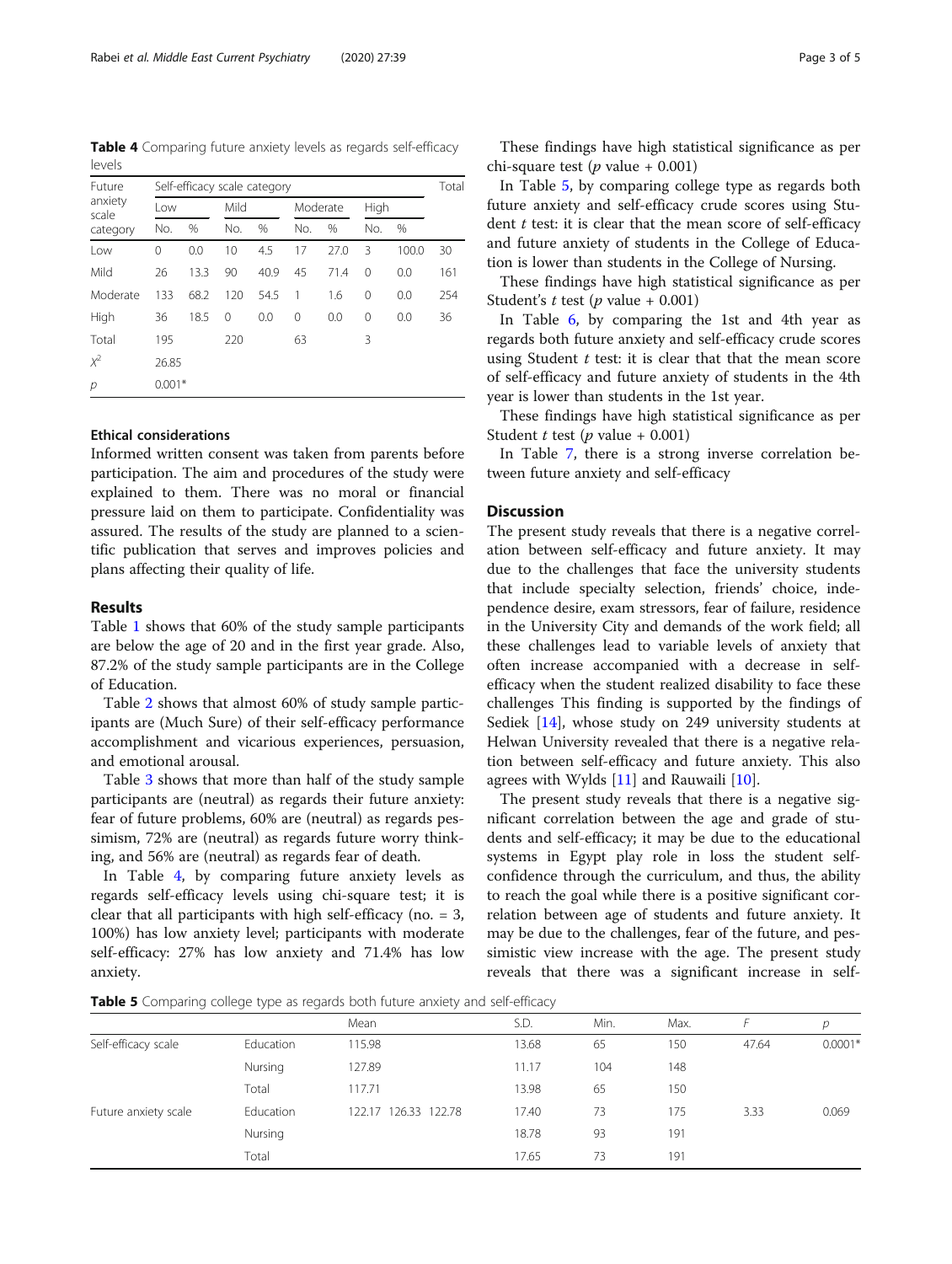<span id="page-3-0"></span>Table 6 Comparing grades (the 1st and 4th year) as regards both future anxiety and self-efficacy

|                                                           |       | Grade Mean S.D. Min. Max. F |  |       |  |
|-----------------------------------------------------------|-------|-----------------------------|--|-------|--|
| Self-efficacy scale 1st 119.80 14.19 65 150 16.720 .0001* |       |                             |  |       |  |
|                                                           |       | 4th 114.56 13.07 85         |  | - 148 |  |
|                                                           |       | Total 117.71 13.98 65       |  | 150   |  |
| Future anxiety 1st 120.86 15.39 86 191 3.795 .05*         |       |                             |  |       |  |
|                                                           | 4th a | 124.05 18.92 73 175         |  |       |  |
| Scale                                                     |       | total 122.78 17.65 73 191   |  |       |  |

efficacy in 1st year more than the 4th year in both students of nursing and education faculties. On the other hand, there is a significant increase in future anxiety in the 4th year more than the 1st year in both students of nursing and education faculties. It may be due to the students of the first academic year have an optimistic view of the life and power to maintain multiple goals while the students of the fourth academic year think about the future after graduation and the ability to face the community demands. In addition, the educational programs generally in Egypt cannot build students' ability to overcome the challenges and the curricula and give the students a limited chance to think about the future which does not match with the current work demands. These results agree with El-Mesykhey [\[8](#page-4-0)] who pointed out that there are a significant increase in future anxiety in the 4th year more than the 1st year in both students of science and literature faculties. On the other hand, there is a significant increase in self-efficacy in the 1st year more than the 4th year in both students of science and literature faculties.

The present study revealed that there was a significant difference between the students of nursing and education faculties regarding the self-efficacy; students of nursing faculty show high self-efficacy more than the students of education faculty. It may be due to the fact that students in the practical colleges face challenges and solve the problems while working during the academic years of studying nursing. Study discipline in the theoretical colleges cannot offer a similar training atmosphere. The present study revealed that there was no significant difference between the students of nursing and education faculties regarding the future anxiety. It may due to the students of both theoretical and practical colleges live the same circumstances and challenges whether social, political, or economic. This makes many

Table 7 Correlation between age and both future anxiety scale and self-efficacy

|     | Self-efficacy scale | Future anxiety scale |
|-----|---------------------|----------------------|
| Age | $-.127-$ **         | 458*                 |
|     | .005                |                      |

students suffer a decline in the level of optimism that leading to increase the symptoms of future anxiety. On a different line, Gaber [[4](#page-4-0)] study, done on a sample of 81 students from Faculty of Education and Faculty of Engineering at Najran University, revealed that there is a significant statistical difference between the theoretical and scientific disciplines' students regarding future anxiety in the direction of theoretical disciplines' students. A third line is the research of Al-Momani & Naeem [[15\]](#page-4-0), done on 439 college students in Al Jalil Region, revealed that there is no statistically significant difference regarding future anxiety among his sample. Further research is required to investigate these different findings and analyze the environmental role in these variations.

#### Conclusion

Further studies as regards the relationship between future anxiety and self-fficacy are required. Designing programs for developing the concept of self-efficacy on the basis of learning by modeling and reinforcing and putting therapeutic programs for future anxiety based on cognitive and emotional therapy is essential. Putting educational programs through the Ministry of Education to enhance self-efficacy and enriching the curriculum in all grades, especially university subjects contribute to raising levels of professional and academic ambition and help to reduce the level of future anxiety, can help. Organizing conferences through the Ministry of Higher Education to identify the social and economic problems of the youth and adopting set up debates, lectures, and opening chat channels with youth to create public awareness, is no luxury. Policy makers should be addressed to put future plans to identify the numbers admitted to the university according to the need of the Ministry of Higher Education to put an end to the problem of unemployment.

#### Acknowledgements

Not applicable

#### Authors' contributions

SHR, SR, and NA contributed collaboratively in all steps of this research. Authors approval of manuscript: SHR, SR, and NA have read and approved the manuscript.

#### Funding

this study was conducted on researchers' expense

#### Availability of data and materials

The datasets generated and analyzed during the current study are available.

#### Ethics approval and consent to participate

The study was approved by the ethics committee of Helwan University, meeting number 5 on the 2nd day of December 2015. The study participants gave written informed consent.

#### Consent for publication

Written informed consent to publish was taken from students participating in the study.